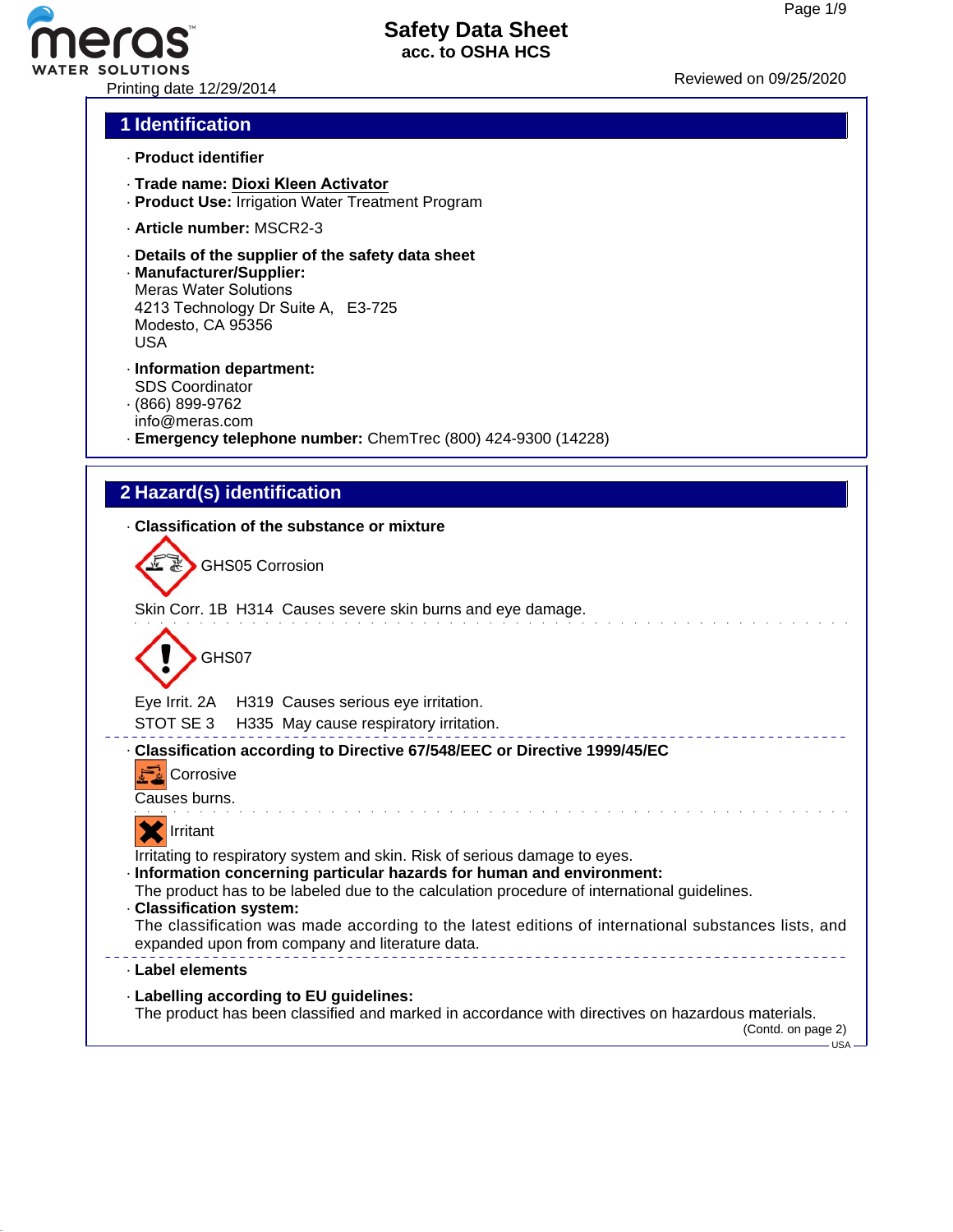Printing date 12/29/2014 Reviewed on 09/25/2<sup>020</sup>

R SOLUTIONS

**Trade name: Dioxi Kleen Activator**



· **Chemical characterization: Mixtures**

· **Description:** Mixture of the substances listed below with nonhazardous additions.

· **Dangerous components:**

7647-01-0 Hydrochloric Acid 15.0%

#### **4 First-aid measures**

- · **Description of first aid measures**
- · **General information:** Immediately remove any clothing soiled by the product.
- · **After inhalation:** In case of unconsciousness place patient stably in side position for transportation.
- · **After skin contact:** Immediately wash with water and soap and rinse thoroughly.
- · **After eye contact:** Rinse opened eye for several minutes under running water. Then consult a doctor.
- · **After swallowing:** Drink copious amounts of water and provide fresh air. Immediately call a doctor.

(Contd. on page 3)  $-1$ ISA -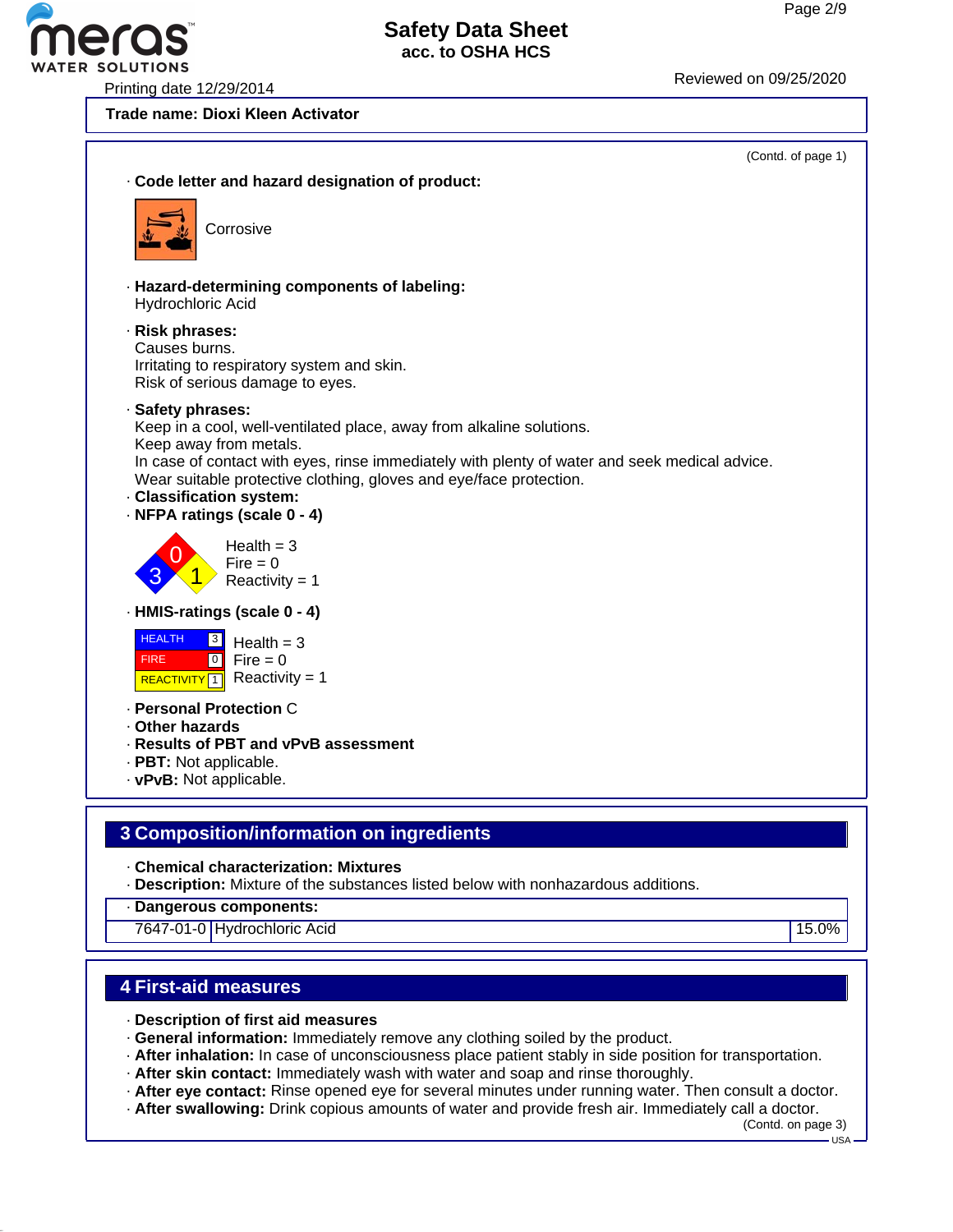# **Safety Data Sheet**

**acc. to OSHA HCS**

Printing date 12/29/2014 Reviewed on 09/25/2020

**Trade name: Dioxi Kleen Activator**

- · **Most important symptoms and effects, both acute and delayed** No further relevant information available.
- · **Indication of any immediate medical attention and special treatment needed** No further relevant information available.

#### **5 Fire-fighting measures**

- · **Extinguishing media**
- · **Suitable extinguishing agents:**
- CO2, extinguishing powder or water spray. Fight larger fires with water spray or alcohol resistant foam.
- · **Special hazards arising from the substance or mixture** No further relevant information available.
- · **Advice for firefighters**
- · **Protective equipment:** No special measures required.

#### **6 Accidental release measures**

- · **Personal precautions, protective equipment and emergency procedures** Wear protective equipment. Keep unprotected persons away.
- · **Environmental precautions:** Dilute with plenty of water. Do not allow to enter sewers/ surface or ground water.
- · **Methods and material for containment and cleaning up:** Absorb with liquid-binding material (sand, diatomite, acid binders, universal binders, sawdust). Use neutralizing agent. Dispose contaminated material as waste according to item 13. Ensure adequate ventilation. · **Reference to other sections**
- See Section 7 for information on safe handling. See Section 8 for information on personal protection equipment. See Section 13 for disposal information.

#### **7 Handling and storage**

- · **Precautions for safe handling** Ensure good ventilation/exhaustion at the workplace. Prevent formation of aerosols.
- · **Information about protection against explosions and fires:** No special measures required.
- · **Conditions for safe storage, including any incompatibilities**
- · **Storage:**
- · **Requirements to be met by storerooms and receptacles:** The recommended storage temperature is above 32F, preferably at room temperature (70F)

Store closed containers in a cool, dry, well-ventilated area with acid-resistant floors. Keep out of direct sunlight and away from water, heat and incompatible materials.

- · **Information about storage in one common storage facility:** Do not store together with alkalis (caustic solutions).
- · **Further information about storage conditions:** Keep receptacle tightly sealed.
- · **Specific end use(s)** No further relevant information available.

(Contd. on page 4)

USA



(Contd. of page 2)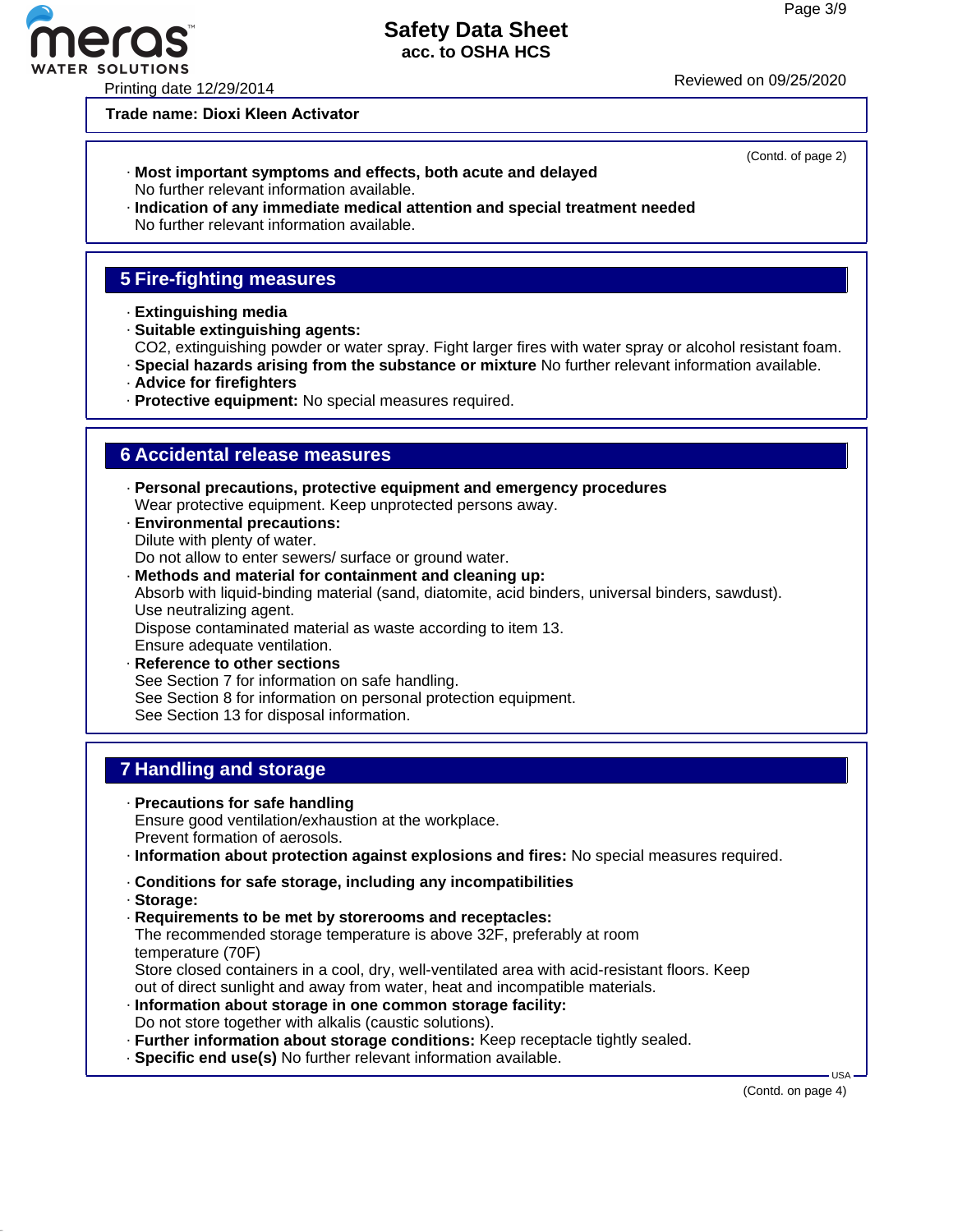# Printing date 12/29/2014 Reviewed on 09/25/2020

(Contd. of page 3)

# **8 Exposure controls/personal protection**

· **Additional information about design of technical systems:** No further data; see item 7.

#### · **Control parameters**

#### · **Components with limit values that require monitoring at the workplace:**

**7647-01-0 Hydrochloric Acid**

**Trade name: Dioxi Kleen Activator**

PEL Ceiling limit value: 7 mg/m<sup>3</sup>, 5 ppm

REL Ceiling limit value:  $7 \text{ mg/m}^3$ , 5 ppm

TLV  $Ceiling limit value: 2.98 mg/m<sup>3</sup>, 2 ppm$ 

· **Additional information:** The lists that were valid during the creation were used as basis.

#### · **Exposure controls**

#### · **Personal protective equipment:**

· **General protective and hygienic measures:** Keep away from foodstuffs, beverages and feed. Immediately remove all soiled and contaminated clothing. Wash hands before breaks and at the end of work. Avoid contact with the skin. Avoid contact with the eyes and skin.

#### · **Breathing equipment:**

In case of brief exposure or low pollution use respiratory filter device. In case of intensive or longer exposure use respiratory protective device that is independent of circulating air.

Use suitable respiratory protective device in case of insufficient ventilation.

#### · **Protection of hands:**



Protective gloves

The glove material has to be impermeable and resistant to the product/ the substance/ the preparation. Due to missing tests no recommendation to the glove material can be given for the product/ the preparation/ the chemical mixture.

Selection of the glove material on consideration of the penetration times, rates of diffusion and the degradation

#### · **Material of gloves**

The selection of the suitable gloves does not only depend on the material, but also on further marks of quality and varies from manufacturer to manufacturer. As the product is a preparation of several substances, the resistance of the glove material can not be calculated in advance and has therefore to be checked prior to the application.

#### · **Penetration time of glove material**

The exact break through time has to be found out by the manufacturer of the protective gloves and has to be observed.

· **Eye protection:**

Safety glasses



Tightly sealed goggles

(Contd. on page 5)

USA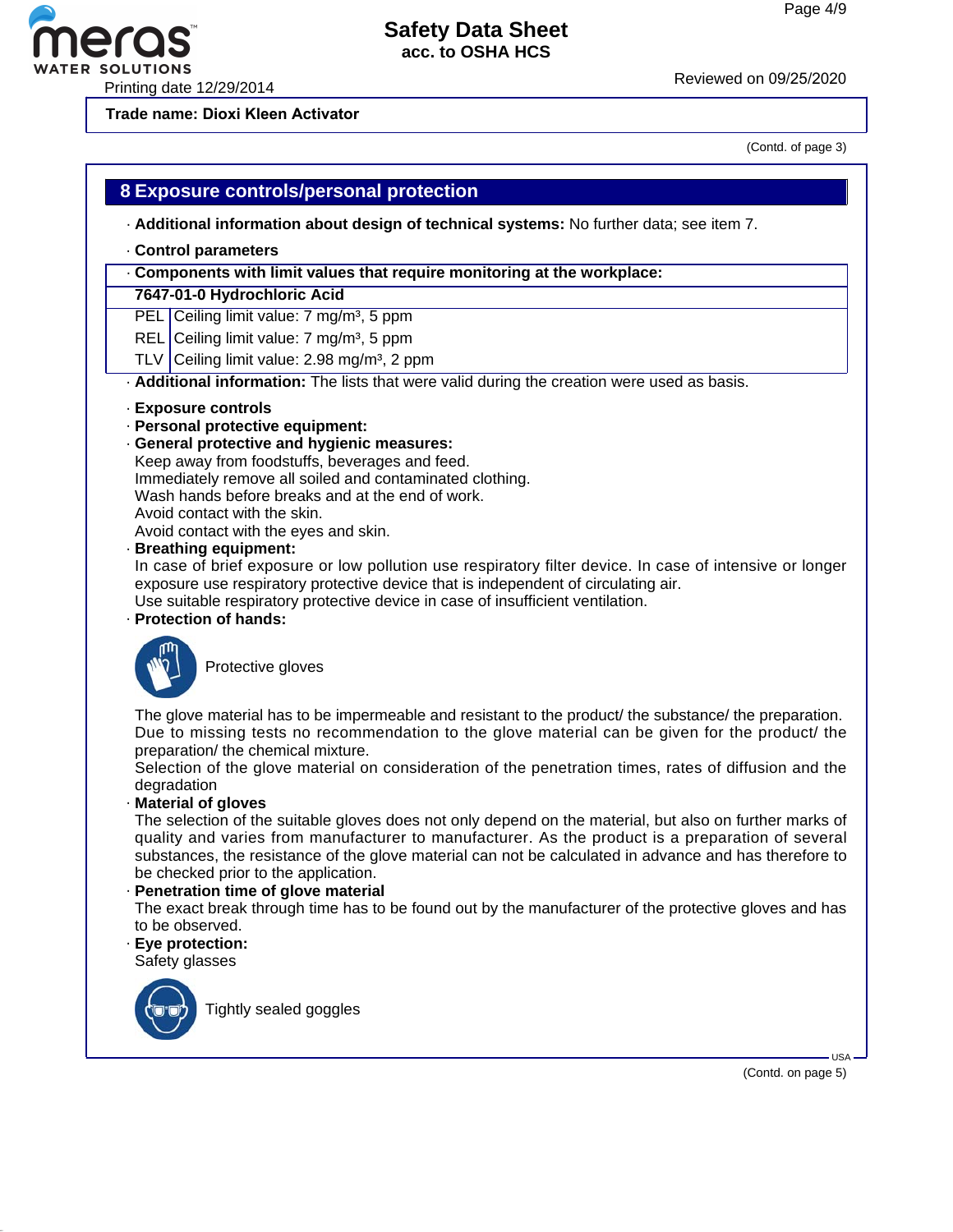WATER SOLUTIONS<br>Printing date 12/29/2014 Reviewed on 09/25/2020

**eras** 

**Trade name: Dioxi Kleen Activator**

(Contd. of page 4)

| 9 Physical and chemical properties                                                                  |                                               |  |
|-----------------------------------------------------------------------------------------------------|-----------------------------------------------|--|
| · Information on basic physical and chemical properties<br><b>General Information</b>               |                                               |  |
| · Appearance:<br>Form:                                                                              | Liquid                                        |  |
| Color:                                                                                              | Clear                                         |  |
| · Odor:                                                                                             | Pungent                                       |  |
| Odor threshold:                                                                                     | Not determined.                               |  |
| . pH-value at 20 °C (68 °F):                                                                        | 0.2                                           |  |
| · Specific Gravity                                                                                  | 1.05 (Water = $1$ )                           |  |
| · Change in condition<br><b>Melting point/Melting range:</b><br><b>Boiling point/Boiling range:</b> | Undetermined.<br>$> 60 °C$ ( $> 140 °F$ )     |  |
| · Flash point:                                                                                      | Not applicable.                               |  |
| · Flammability (solid, gaseous):                                                                    | Not applicable.                               |  |
| · Ignition temperature:                                                                             |                                               |  |
| <b>Decomposition temperature:</b>                                                                   | Not determined.                               |  |
| · Auto igniting:                                                                                    | Product is not selfigniting.                  |  |
| Danger of explosion:                                                                                | Product does not present an explosion hazard. |  |
| · Explosion limits:                                                                                 |                                               |  |
| Lower:                                                                                              | Not determined.                               |  |
| Upper:                                                                                              | Not determined.                               |  |
| · Vapor pressure at 20 °C (68 °F):                                                                  | 14.6 hPa (11 mm Hg)                           |  |
| · Density:                                                                                          | Not determined.                               |  |
| · Relative density                                                                                  | Not determined.                               |  |
| · Vapor density at 20 °C (68 °F)                                                                    | 1.3 (Air = 1)                                 |  |
| - Evaporation rate                                                                                  | Not determined.                               |  |
| · Solubility in / Miscibility with                                                                  |                                               |  |
| Water:                                                                                              | Fully miscible.                               |  |
| · Partition coefficient (n-octanol/water): Not determined.                                          |                                               |  |
| · Viscosity:                                                                                        |                                               |  |
| Dynamic:                                                                                            | Not determined.                               |  |
| Kinematic:                                                                                          | Not determined.                               |  |
| · Solvent content:                                                                                  |                                               |  |
| <b>Organic solvents:</b>                                                                            | 0.0%                                          |  |
| <b>Other information</b>                                                                            | No further relevant information available.    |  |

# **10 Stability and reactivity**

- · **Reactivity**
- · **Chemical stability**
- · **Thermal decomposition / conditions to be avoided:**

No decomposition if used according to specifications.

 $-$  USA  $\cdot$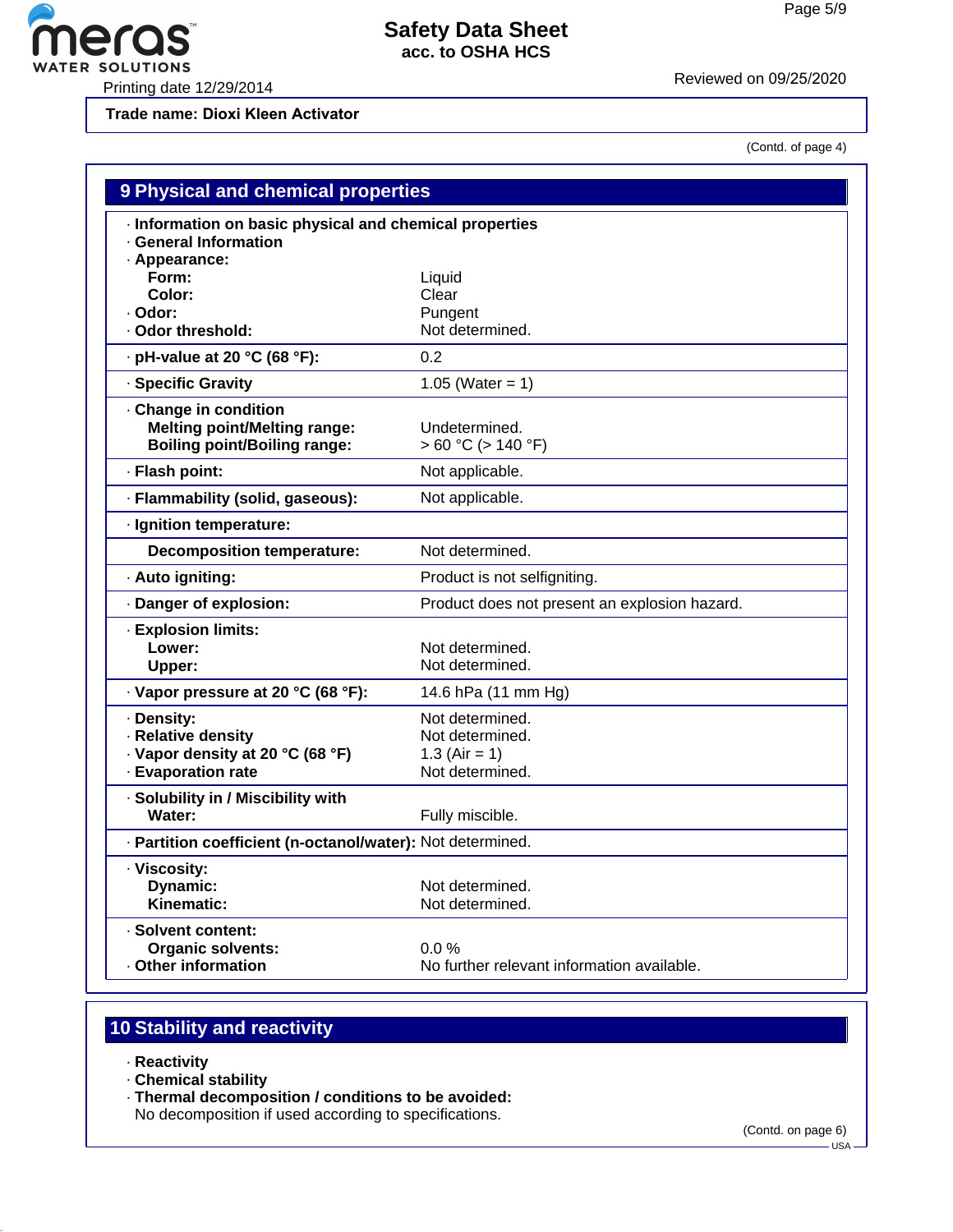R SOLUTIONS<br>Printing date 12/29/2014 Printing date 12/29/2014

**Trade name: Dioxi Kleen Activator**

- · **Possibility of hazardous reactions** No dangerous reactions known.
- · **Conditions to avoid** No further relevant information available.
- · **Incompatible materials:** No further relevant information available.
- · **Hazardous decomposition products:** No dangerous decomposition products known.

#### **11 Toxicological information**

- · **Information on toxicological effects**
- · **Acute toxicity:**
- · **LD/LC50 values that are relevant for classification:**
- **7647-01-0 Hydrochloric Acid**
- Oral LD50 900 mg/kg (rabbit)
- · **Primary irritant effect:**
- · **on the skin:**

Caustic effect on skin and mucous membranes. Irritant to skin and mucous membranes.

#### · **on the eye:**

Strong caustic effect.

Strong irritant with the danger of severe eye injury.

· **Sensitization:** No sensitizing effects known.

· **Additional toxicological information:**

The product shows the following dangers according to internally approved calculation methods for preparations:

- Corrosive
- Irritant

Swallowing will lead to a strong caustic effect on mouth and throat and to the danger of perforation of esophagus and stomach.

#### · **Carcinogenic categories**

· **IARC (International Agency for Research on Cancer)**

7647-01-0 Hydrochloric Acid 3

· **NTP (National Toxicology Program)**

None of the ingredients is listed.

· **OSHA-Ca (Occupational Safety & Health Administration)**

None of the ingredients is listed.

# **12 Ecological information**

- · **Toxicity**
- · **Aquatic toxicity:** No further relevant information available.
- · **Persistence and degradability** No further relevant information available.
- · **Bioaccumulative potential** No further relevant information available.
- · **Mobility in soil** No further relevant information available.
- · **Additional ecological information:**
- · **General notes:**

Water hazard class 1 (Self-assessment): slightly hazardous for water

Do not allow undiluted product or large quantities of it to reach ground water, water course or sewage system.

Must not reach bodies of water or drainage ditch undiluted or unneutralized.

Rinse off of bigger amounts into drains or the aquatic environment may lead to decreased pH-values. A low pH-value harms aquatic organisms. In the dilution of the use-level the pH-value is considerably

(Contd. on page 7) USA

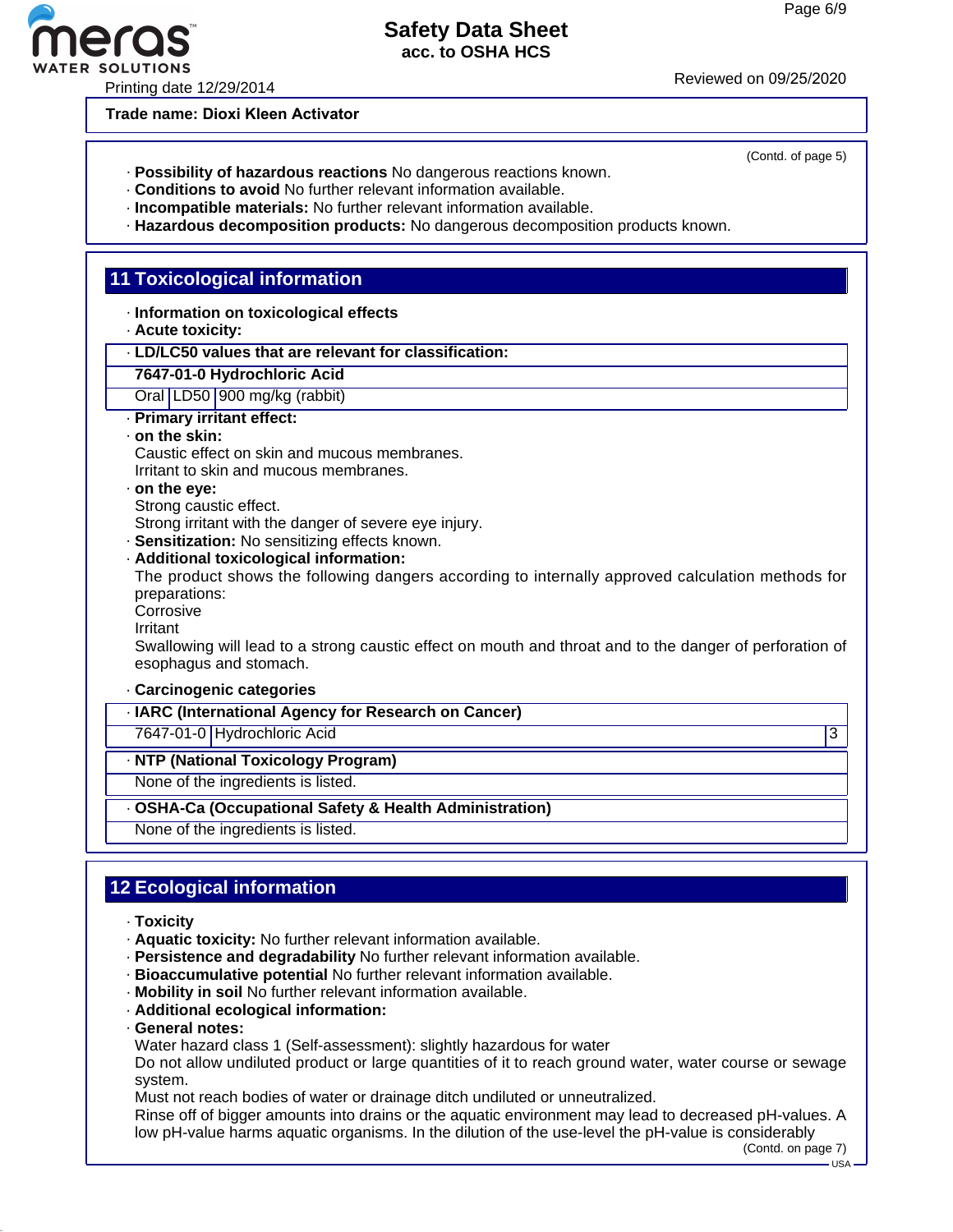Printing date 12/29/2014 Reviewed on 09/25/2020

#### **Trade name: Dioxi Kleen Activator**

(Contd. of page 6) increased, so that after the use of the product the aqueous waste, emptied into drains, is only low water-dangerous.

- · **Results of PBT and vPvB assessment**
- · **PBT:** Not applicable.
- · **vPvB:** Not applicable.
- · **Other adverse effects** No further relevant information available.

### **13 Disposal considerations**

- · **Waste treatment methods**
- · **Recommendation:**

Must not be disposed of together with household garbage. Do not allow product to reach sewage system.

- · **Uncleaned packagings:**
- · **Recommendation:** Disposal must be made according to official regulations.
- · **Recommended cleansing agent:** Water, if necessary with cleansing agents.

| . UN-Number<br>· DOT, IMDG, IATA                                           | <b>UN1789</b>                                              |  |
|----------------------------------------------------------------------------|------------------------------------------------------------|--|
| · UN proper shipping name<br>$.$ DOT<br>· IMDG, IATA                       | Hydrochloric acid, solution<br>HYDROCHLORIC ACID, solution |  |
| · Transport hazard class(es)                                               |                                                            |  |
| · DOT                                                                      |                                                            |  |
|                                                                            |                                                            |  |
| · Class                                                                    | 8 Corrosive substances                                     |  |
| · Label                                                                    | 8                                                          |  |
| · IMDG, IATA                                                               |                                                            |  |
| · Class<br>· Label                                                         | 8 Corrosive substances<br>8                                |  |
| · Packing group<br>· DOT, IMDG, IATA                                       | $\mathbf{H}$                                               |  |
| · Environmental hazards:<br>· Marine pollutant:                            | <b>No</b>                                                  |  |
| · Special precautions for user<br>· Danger code (Kemler):<br>· EMS Number: | Warning: Corrosive substances<br>80<br>$F-A, S-B$          |  |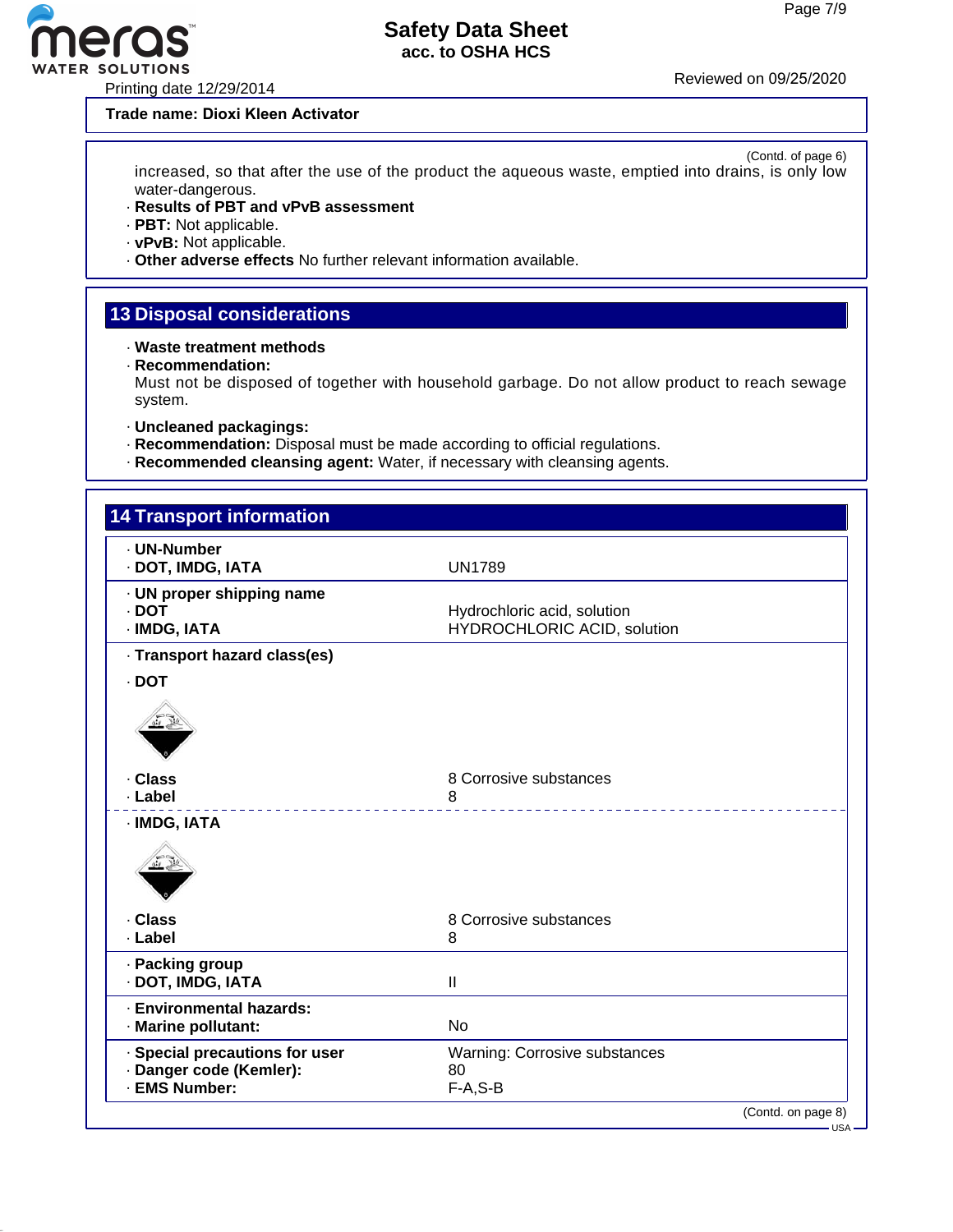

**Trade name: Dioxi Kleen Activator**

|                                                                                     | (Contd. of page 7)                                                                                                    |
|-------------------------------------------------------------------------------------|-----------------------------------------------------------------------------------------------------------------------|
| · Segregation groups                                                                | Acids                                                                                                                 |
| · Transport in bulk according to Annex II of<br><b>MARPOL73/78 and the IBC Code</b> | Not applicable.                                                                                                       |
| - Transport/Additional information:                                                 |                                                                                                                       |
| · DOT<br><b>Quantity limitations</b>                                                | On passenger aircraft/rail: 1 L<br>On cargo aircraft only: 30 L                                                       |
| · IMDG<br>· Limited quantities (LQ)<br><b>Excepted quantities (EQ)</b>              | 11<br>Code: E2<br>Maximum net quantity per inner packaging: 30 ml<br>Maximum net quantity per outer packaging: 500 ml |
| · UN "Model Regulation":                                                            | UN1789, Hydrochloric acid, solution, 8, II                                                                            |

# **15 Regulatory information**

· **Safety, health and environmental regulations/legislation specific for the substance or mixture** · **Sara**

| · Section 355 (extremely hazardous substances):                    |                |
|--------------------------------------------------------------------|----------------|
| All ingredients are listed.                                        |                |
| · Section 313 (Specific toxic chemical listings):                  |                |
| All ingredients are listed.                                        |                |
| · TSCA (Toxic Substances Control Act):                             |                |
| All ingredients are listed.                                        |                |
| · Proposition 65                                                   |                |
| Chemicals known to cause cancer:                                   |                |
| None of the ingredients is listed.                                 |                |
| Chemicals known to cause reproductive toxicity for females:        |                |
| None of the ingredients is listed.                                 |                |
| Chemicals known to cause reproductive toxicity for males:          |                |
| None of the ingredients is listed.                                 |                |
| Chemicals known to cause developmental toxicity:                   |                |
| None of the ingredients is listed.                                 |                |
| · Carcinogenic categories                                          |                |
| <b>EPA (Environmental Protection Agency)</b>                       |                |
| None of the ingredients is listed.                                 |                |
| . TLV (Threshold Limit Value established by ACGIH)                 |                |
| 7647-01-0 Hydrochloric Acid                                        | A <sub>4</sub> |
| · NIOSH-Ca (National Institute for Occupational Safety and Health) |                |
| None of the ingredients is listed.                                 |                |

#### · **Product related hazard informations:**

The product has been classified and marked in accordance with directives on hazardous materials.

(Contd. on page 9)  $-$  USA –